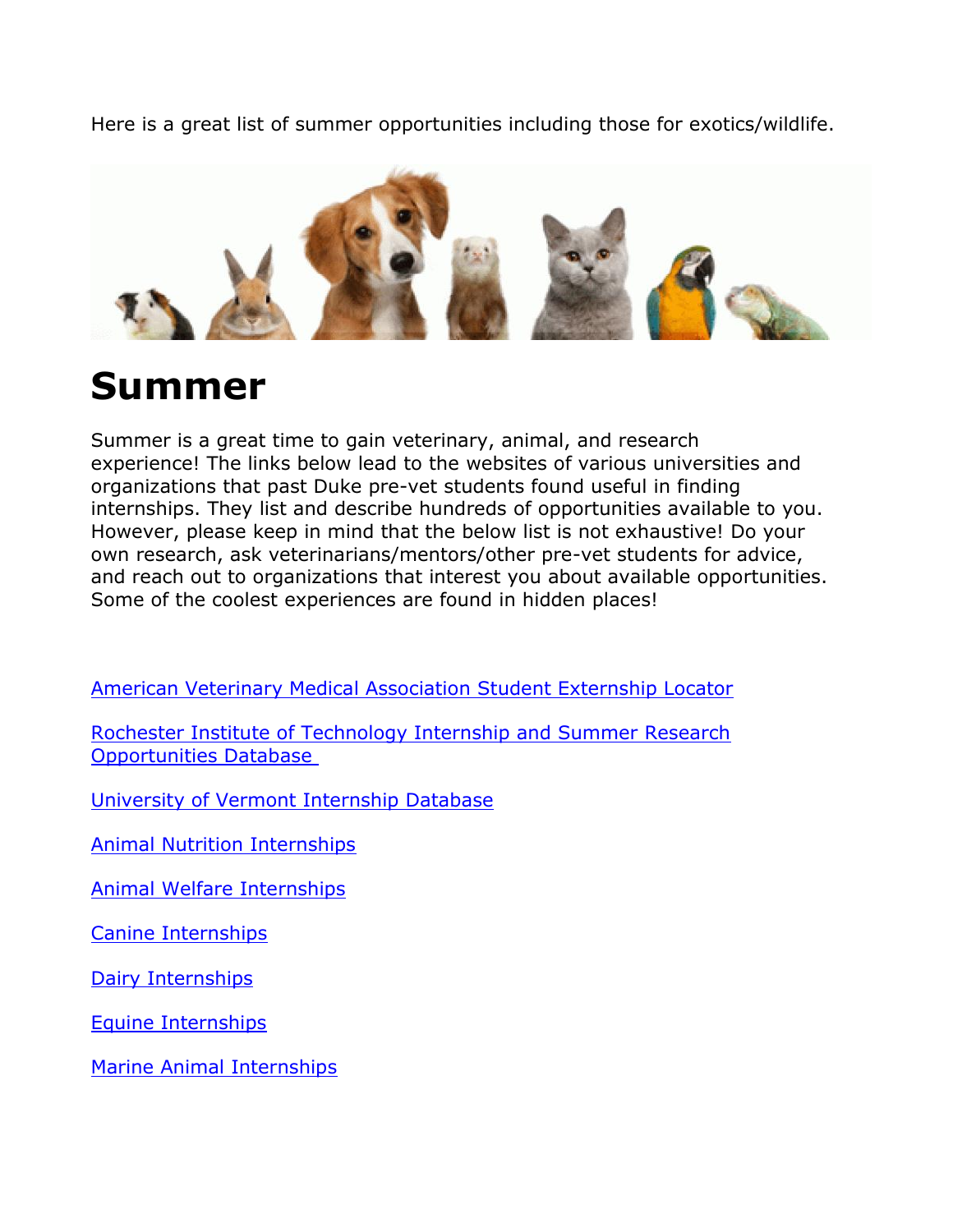[Pre-Veterinary Internships](https://urldefense.proofpoint.com/v2/url?u=https-3A__www.thebalance.com_pre-2Dveterinary-2Dinternships-2D125694&d=DwMGaQ&c=mRWFL96tuqj9V0Jjj4h40ddo0XsmttALwKjAEOCyUjY&r=_HCobFdLvmTnJ5LHSXLop2lmW7tYfuvLYwtDFL6nAtJtbvQn-K6Hi5_1pZVjNXRY&m=BbLfiITn-yt2gW_RST5APLUIZC89Ijljp7Ed5LcitYQ&s=PclzorEPWe6LbAseryAJoY4PaBsBt_kvpZnH4ofY-iA&e=)

[Primate Internships](https://urldefense.proofpoint.com/v2/url?u=https-3A__www.thebalance.com_primate-2Dinternships-2D125483&d=DwMGaQ&c=mRWFL96tuqj9V0Jjj4h40ddo0XsmttALwKjAEOCyUjY&r=_HCobFdLvmTnJ5LHSXLop2lmW7tYfuvLYwtDFL6nAtJtbvQn-K6Hi5_1pZVjNXRY&m=BbLfiITn-yt2gW_RST5APLUIZC89Ijljp7Ed5LcitYQ&s=c8Gsipu3tCxN2Uw9gjrS9h53z17wwyr6FEf4jCNR8Fw&e=)

[Reptile Internships](https://urldefense.proofpoint.com/v2/url?u=https-3A__www.thebalance.com_reptile-2Dinternships-2D125695&d=DwMGaQ&c=mRWFL96tuqj9V0Jjj4h40ddo0XsmttALwKjAEOCyUjY&r=_HCobFdLvmTnJ5LHSXLop2lmW7tYfuvLYwtDFL6nAtJtbvQn-K6Hi5_1pZVjNXRY&m=BbLfiITn-yt2gW_RST5APLUIZC89Ijljp7Ed5LcitYQ&s=a-H2NqaR1Ih23jfAOQg6kcxVovlDC5hgFFJc8rXojbo&e=)

[Wildlife Rehabilitation Internships](https://urldefense.proofpoint.com/v2/url?u=https-3A__www.thebalance.com_wildlife-2Drehabilitation-2Dinternships-2D125700&d=DwMGaQ&c=mRWFL96tuqj9V0Jjj4h40ddo0XsmttALwKjAEOCyUjY&r=_HCobFdLvmTnJ5LHSXLop2lmW7tYfuvLYwtDFL6nAtJtbvQn-K6Hi5_1pZVjNXRY&m=BbLfiITn-yt2gW_RST5APLUIZC89Ijljp7Ed5LcitYQ&s=60d-ISHgQ_1PBCD6TTSjtK7IUMxhdSgiK-PoUk3nLJk&e=)

If the above data bases seem daunting, start by exploring the links below to individual summer opportunities:

### **ZOO AND AQUARIUM INTERNSHIPS**

[Seattle Aquarium](https://urldefense.proofpoint.com/v2/url?u=http-3A__www.seattleaquarium.org_internships&d=DwMGaQ&c=mRWFL96tuqj9V0Jjj4h40ddo0XsmttALwKjAEOCyUjY&r=_HCobFdLvmTnJ5LHSXLop2lmW7tYfuvLYwtDFL6nAtJtbvQn-K6Hi5_1pZVjNXRY&m=BbLfiITn-yt2gW_RST5APLUIZC89Ijljp7Ed5LcitYQ&s=X2XzO_SvoAaqmprNkd6sAVe9JW4OuixttjkV3yk7Tjs&e=)

[John Ball Zoo](https://urldefense.proofpoint.com/v2/url?u=http-3A__www.jbzoo.org_support_internship&d=DwMGaQ&c=mRWFL96tuqj9V0Jjj4h40ddo0XsmttALwKjAEOCyUjY&r=_HCobFdLvmTnJ5LHSXLop2lmW7tYfuvLYwtDFL6nAtJtbvQn-K6Hi5_1pZVjNXRY&m=BbLfiITn-yt2gW_RST5APLUIZC89Ijljp7Ed5LcitYQ&s=IlX2RGIN7JWFJucEiw9ZMsRn3hxpZVv7vO1L3cfShQY&e=)

[Aquarium of the Pacific](https://urldefense.proofpoint.com/v2/url?u=http-3A__www.aquariumofpacific.org_volunteer_college-5Finternships_veterinary-5Fassistant-5Finternship&d=DwMGaQ&c=mRWFL96tuqj9V0Jjj4h40ddo0XsmttALwKjAEOCyUjY&r=_HCobFdLvmTnJ5LHSXLop2lmW7tYfuvLYwtDFL6nAtJtbvQn-K6Hi5_1pZVjNXRY&m=BbLfiITn-yt2gW_RST5APLUIZC89Ijljp7Ed5LcitYQ&s=SPeUruzql01h-BVA_aKrNUMop_Fcmup2L4gPR-lNA-E&e=)

[Maryland Zoo](https://urldefense.proofpoint.com/v2/url?u=http-3A__www.marylandzoo.org_support-2Dthe-2Dzoo_volunteer_college-2Dinternships_&d=DwMGaQ&c=mRWFL96tuqj9V0Jjj4h40ddo0XsmttALwKjAEOCyUjY&r=_HCobFdLvmTnJ5LHSXLop2lmW7tYfuvLYwtDFL6nAtJtbvQn-K6Hi5_1pZVjNXRY&m=BbLfiITn-yt2gW_RST5APLUIZC89Ijljp7Ed5LcitYQ&s=1uOUiZGK6GoziyK535wbQM-tzaqsRiyhHK_2MJpn5vU&e=)

[New England Aquarium](https://urldefense.proofpoint.com/v2/url?u=http-3A__www.neaq.org_get-2Dinvolved_internship-2Dprograms&d=DwMGaQ&c=mRWFL96tuqj9V0Jjj4h40ddo0XsmttALwKjAEOCyUjY&r=_HCobFdLvmTnJ5LHSXLop2lmW7tYfuvLYwtDFL6nAtJtbvQn-K6Hi5_1pZVjNXRY&m=BbLfiITn-yt2gW_RST5APLUIZC89Ijljp7Ed5LcitYQ&s=hdAndssk7qXJdX_ePK-cPrcwVgouVePDTLQpugBXm10&e=)

[Mote Laboratory & Aquarium](https://urldefense.proofpoint.com/v2/url?u=https-3A__mote.org_research_internships_college-2Dinternship-2Dprogram-2Doverview&d=DwMGaQ&c=mRWFL96tuqj9V0Jjj4h40ddo0XsmttALwKjAEOCyUjY&r=_HCobFdLvmTnJ5LHSXLop2lmW7tYfuvLYwtDFL6nAtJtbvQn-K6Hi5_1pZVjNXRY&m=BbLfiITn-yt2gW_RST5APLUIZC89Ijljp7Ed5LcitYQ&s=kYgLWB13zG9TIRpRSXkJDs1diSGrcGI_Vc-nJrlehFA&e=)

[Shedd Aquarium](https://urldefense.proofpoint.com/v2/url?u=http-3A__www.sheddaquarium.org_About-2DUs_Jobs-2DInternships-2Dand-2DVolunteering_Internships_Marine-2DMammals-2DInternship_&d=DwMGaQ&c=mRWFL96tuqj9V0Jjj4h40ddo0XsmttALwKjAEOCyUjY&r=_HCobFdLvmTnJ5LHSXLop2lmW7tYfuvLYwtDFL6nAtJtbvQn-K6Hi5_1pZVjNXRY&m=BbLfiITn-yt2gW_RST5APLUIZC89Ijljp7Ed5LcitYQ&s=4UhMge9JPoDZ2Bns9A_VYApVhyPA8gj5rDxQB1nZrqs&e=)

[Seneca Park Zoo](https://urldefense.proofpoint.com/v2/url?u=http-3A__senecaparkzoo.org_get-2Dinvolved_aab-2Dpre-2Dvet-2Dinternships_&d=DwMGaQ&c=mRWFL96tuqj9V0Jjj4h40ddo0XsmttALwKjAEOCyUjY&r=_HCobFdLvmTnJ5LHSXLop2lmW7tYfuvLYwtDFL6nAtJtbvQn-K6Hi5_1pZVjNXRY&m=BbLfiITn-yt2gW_RST5APLUIZC89Ijljp7Ed5LcitYQ&s=Yp9DGNwiTBTBwPq-iEebqP6j92RebF2BCHEJbWFomPg&e=)

#### **WILDLIFE CONSERVATION AND REHABILITATION INTERNSHIPS**

[Florida Fish and Wildlife Conservation Commission](https://urldefense.proofpoint.com/v2/url?u=http-3A__myfwc.com_get-2Dinvolved_internships_&d=DwMGaQ&c=mRWFL96tuqj9V0Jjj4h40ddo0XsmttALwKjAEOCyUjY&r=_HCobFdLvmTnJ5LHSXLop2lmW7tYfuvLYwtDFL6nAtJtbvQn-K6Hi5_1pZVjNXRY&m=BbLfiITn-yt2gW_RST5APLUIZC89Ijljp7Ed5LcitYQ&s=hMz7ykRqKr1attutlh9NJhOKTPMuA8K2iKCcRxZMswg&e=)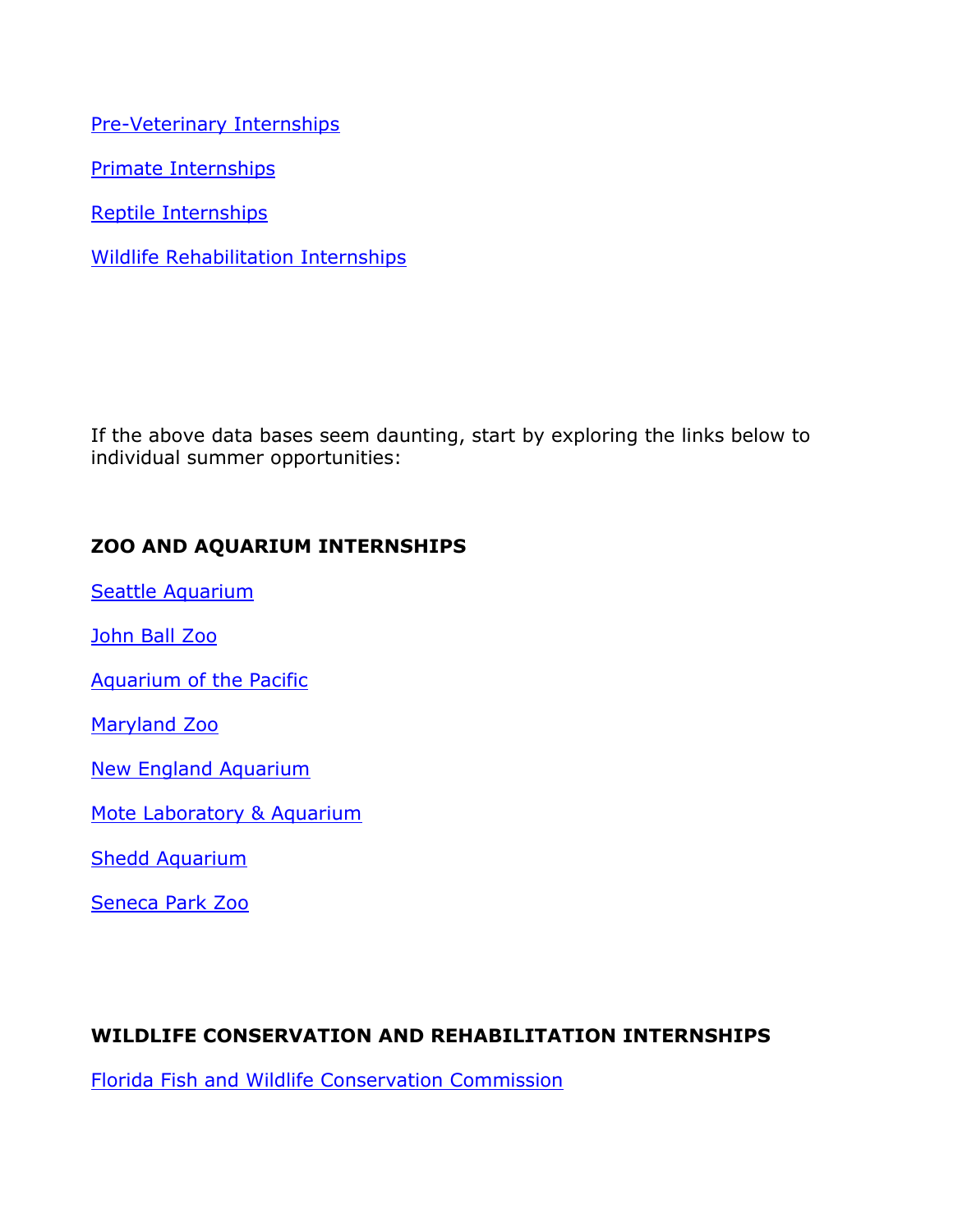[Sanibel-Captiva Conservation Foundation](https://urldefense.proofpoint.com/v2/url?u=http-3A__marinelab.sccf.org_&d=DwMGaQ&c=mRWFL96tuqj9V0Jjj4h40ddo0XsmttALwKjAEOCyUjY&r=_HCobFdLvmTnJ5LHSXLop2lmW7tYfuvLYwtDFL6nAtJtbvQn-K6Hi5_1pZVjNXRY&m=BbLfiITn-yt2gW_RST5APLUIZC89Ijljp7Ed5LcitYQ&s=BR7IOiQizX4akijDwBMLiVnGuUEMttLz7Ru4MNDzKDQ&e=) [New England Wildlife Center](https://urldefense.proofpoint.com/v2/url?u=http-3A__www.newildlife.org_internship_&d=DwMGaQ&c=mRWFL96tuqj9V0Jjj4h40ddo0XsmttALwKjAEOCyUjY&r=_HCobFdLvmTnJ5LHSXLop2lmW7tYfuvLYwtDFL6nAtJtbvQn-K6Hi5_1pZVjNXRY&m=BbLfiITn-yt2gW_RST5APLUIZC89Ijljp7Ed5LcitYQ&s=z6C1xaQxt5KUuVYCu8L4SuszkJeaXPwaJqBYe0JuPPA&e=) [South Florida Wildlife Center](https://urldefense.proofpoint.com/v2/url?u=http-3A__www.humanesociety.org_assets_pdfs_national-2Dvolunteer-2Dcenter_position-2Ddescriptions_sfwc-5Frotational-5Fintern.pdf&d=DwMGaQ&c=mRWFL96tuqj9V0Jjj4h40ddo0XsmttALwKjAEOCyUjY&r=_HCobFdLvmTnJ5LHSXLop2lmW7tYfuvLYwtDFL6nAtJtbvQn-K6Hi5_1pZVjNXRY&m=BbLfiITn-yt2gW_RST5APLUIZC89Ijljp7Ed5LcitYQ&s=NpBVhh4oGgFyNdlp4w_4_1zoAjzJw62mgFYrmy4ngN8&e=) [Alaska SeaLife Center](https://urldefense.proofpoint.com/v2/url?u=http-3A__www.alaskasealife.org_fellowships&d=DwMGaQ&c=mRWFL96tuqj9V0Jjj4h40ddo0XsmttALwKjAEOCyUjY&r=_HCobFdLvmTnJ5LHSXLop2lmW7tYfuvLYwtDFL6nAtJtbvQn-K6Hi5_1pZVjNXRY&m=BbLfiITn-yt2gW_RST5APLUIZC89Ijljp7Ed5LcitYQ&s=j0rbCFwJlOpfMHFdX82TuumiDIgajcTGJXRh9FNRZBA&e=) [Sea Turtle Rescue and Rehabilitation Center](https://urldefense.proofpoint.com/v2/url?u=https-3A__www.seaturtlehospital.org_&d=DwMGaQ&c=mRWFL96tuqj9V0Jjj4h40ddo0XsmttALwKjAEOCyUjY&r=_HCobFdLvmTnJ5LHSXLop2lmW7tYfuvLYwtDFL6nAtJtbvQn-K6Hi5_1pZVjNXRY&m=BbLfiITn-yt2gW_RST5APLUIZC89Ijljp7Ed5LcitYQ&s=fnuzNxjr40mOjoa-XXqpzghQOh0RuASaUg0LihAQWmM&e=) [National Marine Life Center](https://urldefense.proofpoint.com/v2/url?u=http-3A__nmlc.org_about_staff_job-2Dopportunities_&d=DwMGaQ&c=mRWFL96tuqj9V0Jjj4h40ddo0XsmttALwKjAEOCyUjY&r=_HCobFdLvmTnJ5LHSXLop2lmW7tYfuvLYwtDFL6nAtJtbvQn-K6Hi5_1pZVjNXRY&m=BbLfiITn-yt2gW_RST5APLUIZC89Ijljp7Ed5LcitYQ&s=YV-Saxw4onHaog8Kp6znaq-noouQ16bwvWmJsa3LJuQ&e=)

# **INTERNSHIPS ABROAD**

[Vida Veterinary Program](https://urldefense.proofpoint.com/v2/url?u=http-3A__www.vidavolunteer.org_veterinary-2Dprogram&d=DwMGaQ&c=mRWFL96tuqj9V0Jjj4h40ddo0XsmttALwKjAEOCyUjY&r=_HCobFdLvmTnJ5LHSXLop2lmW7tYfuvLYwtDFL6nAtJtbvQn-K6Hi5_1pZVjNXRY&m=BbLfiITn-yt2gW_RST5APLUIZC89Ijljp7Ed5LcitYQ&s=gNGwSyATeNPUEzGRyBv-XF03j3mzJ7cCeM29YAoki6o&e=)

[World Vets](https://urldefense.proofpoint.com/v2/url?u=http-3A__worldvets.org_ivm_&d=DwMGaQ&c=mRWFL96tuqj9V0Jjj4h40ddo0XsmttALwKjAEOCyUjY&r=_HCobFdLvmTnJ5LHSXLop2lmW7tYfuvLYwtDFL6nAtJtbvQn-K6Hi5_1pZVjNXRY&m=BbLfiITn-yt2gW_RST5APLUIZC89Ijljp7Ed5LcitYQ&s=o75B_f75wVdmzlwPB-5ojRVgJKLv7sZGZ-YU-JdVCb4&e=)

[Worldwide Veterinary Service](https://urldefense.proofpoint.com/v2/url?u=https-3A__wvs.org.uk_&d=DwMGaQ&c=mRWFL96tuqj9V0Jjj4h40ddo0XsmttALwKjAEOCyUjY&r=_HCobFdLvmTnJ5LHSXLop2lmW7tYfuvLYwtDFL6nAtJtbvQn-K6Hi5_1pZVjNXRY&m=BbLfiITn-yt2gW_RST5APLUIZC89Ijljp7Ed5LcitYQ&s=yU0HQhTJvogFQnxM-qurOzVWptMGSenHoYr54Uip_Fg&e=)

[Soi Dog Foundation](https://urldefense.proofpoint.com/v2/url?u=https-3A__www.soidog.org_content_volunteer&d=DwMGaQ&c=mRWFL96tuqj9V0Jjj4h40ddo0XsmttALwKjAEOCyUjY&r=_HCobFdLvmTnJ5LHSXLop2lmW7tYfuvLYwtDFL6nAtJtbvQn-K6Hi5_1pZVjNXRY&m=BbLfiITn-yt2gW_RST5APLUIZC89Ijljp7Ed5LcitYQ&s=HoqQKOJRBRPdoc5YJQO8CBPHBZa1UBlVvr9YRAdHcUg&e=)

[CELA Belize](https://urldefense.proofpoint.com/v2/url?u=http-3A__www.celabelize.com_&d=DwMGaQ&c=mRWFL96tuqj9V0Jjj4h40ddo0XsmttALwKjAEOCyUjY&r=_HCobFdLvmTnJ5LHSXLop2lmW7tYfuvLYwtDFL6nAtJtbvQn-K6Hi5_1pZVjNXRY&m=BbLfiITn-yt2gW_RST5APLUIZC89Ijljp7Ed5LcitYQ&s=oykBCEgr5EHu9wx9tBjRlQ_3jE5uTuTdlBj_bLMMIY0&e=)

[Global Vision International \(GVI\)](https://urldefense.proofpoint.com/v2/url?u=https-3A__www.gviusa.com_&d=DwMGaQ&c=mRWFL96tuqj9V0Jjj4h40ddo0XsmttALwKjAEOCyUjY&r=_HCobFdLvmTnJ5LHSXLop2lmW7tYfuvLYwtDFL6nAtJtbvQn-K6Hi5_1pZVjNXRY&m=BbLfiITn-yt2gW_RST5APLUIZC89Ijljp7Ed5LcitYQ&s=OS3fZvITM9ueifwiPGz4FOTxsdj7Wcvd_GLUr23v3XI&e=)

[Projects Abroad](https://urldefense.proofpoint.com/v2/url?u=https-3A__www.projects-2Dabroad.org_volunteer-2Dprojects_veterinary-2Dmedicine-2Dand-2Danimal-2Dcare_&d=DwMGaQ&c=mRWFL96tuqj9V0Jjj4h40ddo0XsmttALwKjAEOCyUjY&r=_HCobFdLvmTnJ5LHSXLop2lmW7tYfuvLYwtDFL6nAtJtbvQn-K6Hi5_1pZVjNXRY&m=BbLfiITn-yt2gW_RST5APLUIZC89Ijljp7Ed5LcitYQ&s=BrEvqROHpb2zX3CKXg0Iwyz7r2FJnAN15rKCbVlw_28&e=)

[Animal Experience International](https://urldefense.proofpoint.com/v2/url?u=http-3A__www.animalexperienceinternational.com_mexico.html&d=DwMGaQ&c=mRWFL96tuqj9V0Jjj4h40ddo0XsmttALwKjAEOCyUjY&r=_HCobFdLvmTnJ5LHSXLop2lmW7tYfuvLYwtDFL6nAtJtbvQn-K6Hi5_1pZVjNXRY&m=BbLfiITn-yt2gW_RST5APLUIZC89Ijljp7Ed5LcitYQ&s=IwL8A3r2Br08MnlxFYmP4R1OEia-kk1DMZ_6PvUSPac&e=)

[Darwin Animal Doctors](https://urldefense.proofpoint.com/v2/url?u=http-3A__darwinanimaldoctors.org_&d=DwMGaQ&c=mRWFL96tuqj9V0Jjj4h40ddo0XsmttALwKjAEOCyUjY&r=_HCobFdLvmTnJ5LHSXLop2lmW7tYfuvLYwtDFL6nAtJtbvQn-K6Hi5_1pZVjNXRY&m=BbLfiITn-yt2gW_RST5APLUIZC89Ijljp7Ed5LcitYQ&s=aPYUf36UepEJmoZfSBnzgKXfs1sGh1AgAtwCDnewgBg&e=)

[Field Projects International](https://urldefense.proofpoint.com/v2/url?u=https-3A__fieldprojects.org_&d=DwMGaQ&c=mRWFL96tuqj9V0Jjj4h40ddo0XsmttALwKjAEOCyUjY&r=_HCobFdLvmTnJ5LHSXLop2lmW7tYfuvLYwtDFL6nAtJtbvQn-K6Hi5_1pZVjNXRY&m=BbLfiITn-yt2gW_RST5APLUIZC89Ijljp7Ed5LcitYQ&s=D16jd1t-NACS0dY1sOdTtG1GrWxSi_d8ZdlL-zil9_g&e=)

[Veterinarians Without Borders](https://urldefense.proofpoint.com/v2/url?u=http-3A__vetswithoutbordersus.org_&d=DwMGaQ&c=mRWFL96tuqj9V0Jjj4h40ddo0XsmttALwKjAEOCyUjY&r=_HCobFdLvmTnJ5LHSXLop2lmW7tYfuvLYwtDFL6nAtJtbvQn-K6Hi5_1pZVjNXRY&m=BbLfiITn-yt2gW_RST5APLUIZC89Ijljp7Ed5LcitYQ&s=qooOXo91ngJHtbhIKcTumXdq2QYEotmou2LvxKX3674&e=)

[Loop Abroad](https://urldefense.proofpoint.com/v2/url?u=http-3A__www.loopabroad.com_content_thailand&d=DwMGaQ&c=mRWFL96tuqj9V0Jjj4h40ddo0XsmttALwKjAEOCyUjY&r=_HCobFdLvmTnJ5LHSXLop2lmW7tYfuvLYwtDFL6nAtJtbvQn-K6Hi5_1pZVjNXRY&m=BbLfiITn-yt2gW_RST5APLUIZC89Ijljp7Ed5LcitYQ&s=-rH6KHE8hpRXyXlrCHWb1_F4jwtKRrABlHQRNcULPHQ&e=)

**[DukeEngage](https://urldefense.proofpoint.com/v2/url?u=https-3A__dukeengage.duke.edu_&d=DwMGaQ&c=mRWFL96tuqj9V0Jjj4h40ddo0XsmttALwKjAEOCyUjY&r=_HCobFdLvmTnJ5LHSXLop2lmW7tYfuvLYwtDFL6nAtJtbvQn-K6Hi5_1pZVjNXRY&m=BbLfiITn-yt2gW_RST5APLUIZC89Ijljp7Ed5LcitYQ&s=AzKs0A7Tt2pqyFi4SmrL05sZx6LeAlNghdbS96FNGYs&e=)** 

**[African Conservation Experience \(ACE\)](https://urldefense.proofpoint.com/v2/url?u=https-3A__www.conservationafrica.net_&d=DwMGaQ&c=mRWFL96tuqj9V0Jjj4h40ddo0XsmttALwKjAEOCyUjY&r=_HCobFdLvmTnJ5LHSXLop2lmW7tYfuvLYwtDFL6nAtJtbvQn-K6Hi5_1pZVjNXRY&m=BbLfiITn-yt2gW_RST5APLUIZC89Ijljp7Ed5LcitYQ&s=sFZyDIChROLzvLv6YARnDJkxEz6I2lLH2AbDY-CcFJM&e=)**